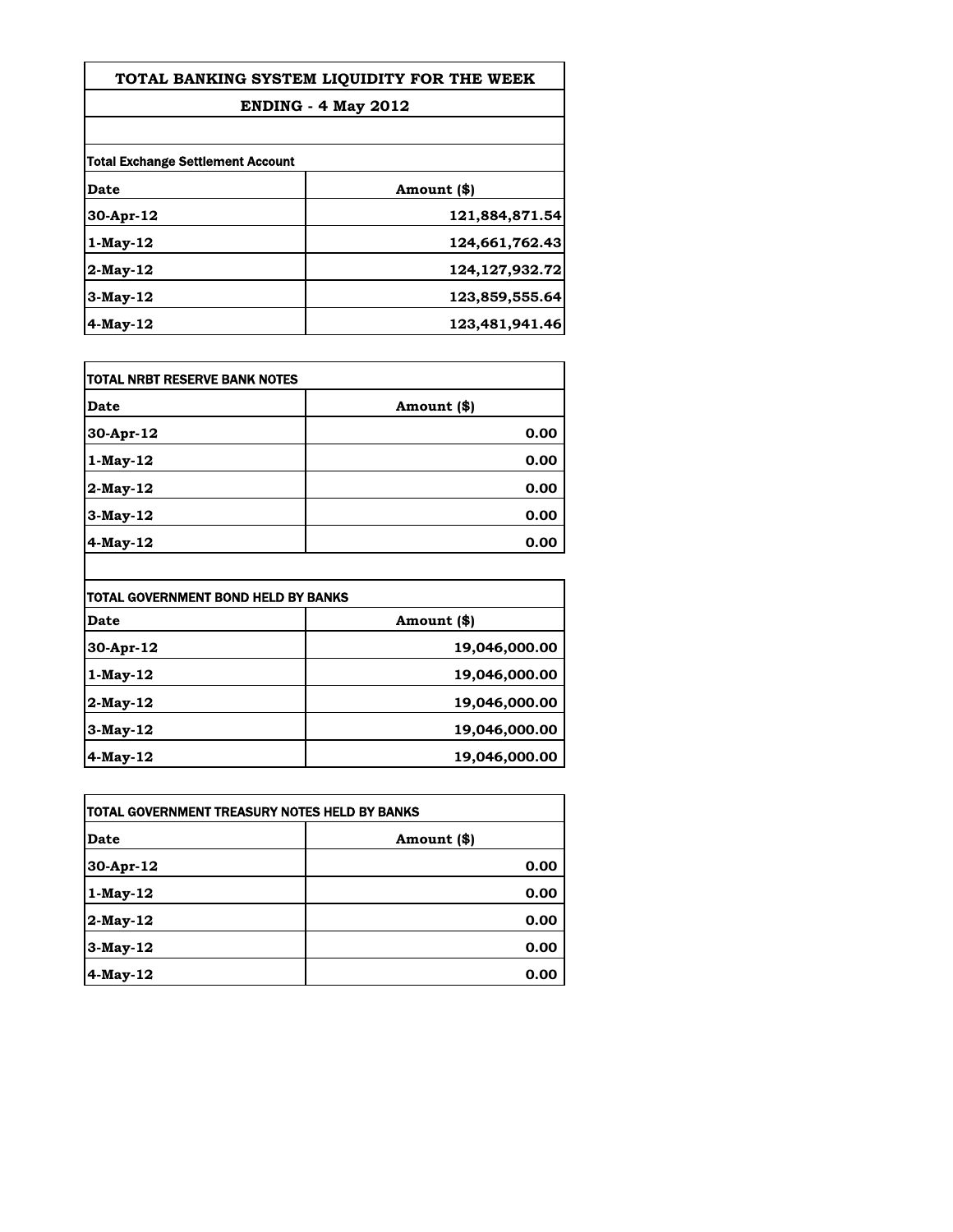# **TOTAL BANKING SYSTEM LIQUIDITY FOR THE WEEK**

## **ENDING - 11 May 2012**

| <b>Total Exchange Settlement Account</b> |                |
|------------------------------------------|----------------|
| Date                                     | Amount (\$)    |
| 7-May-12                                 | 122,215,132.99 |
| $8-May-12$                               | 122,326,213.16 |
| $9$ -May-12                              | 122,328,339.21 |
| 10-May-12                                | 123,839,783.31 |
| $11$ -May-12                             | 123,839,698.32 |

| <b>TOTAL NRBT RESERVE BANK NOTES</b> |             |
|--------------------------------------|-------------|
| <b>Date</b>                          | Amount (\$) |
| 7-May-12                             | 0.00        |
| 8-May-12                             | 0.00        |
| $9$ -May-12                          | 0.00        |
| $10$ -May- $12$                      | 0.00        |
| 11-May-12                            | 0.00        |

| TOTAL GOVERNMENT BOND HELD BY BANKS |               |
|-------------------------------------|---------------|
| Date                                | Amount (\$)   |
| $7-May-12$                          | 19,046,000.00 |
| $8-May-12$                          | 19,046,000.00 |
| $9$ -May-12                         | 19,046,000.00 |
| $10$ -May- $12$                     | 19,046,000.00 |
| $11$ -May- $12$                     | 19,046,000.00 |

| TOTAL GOVERNMENT TREASURY NOTES HELD BY BANKS |             |
|-----------------------------------------------|-------------|
| Date                                          | Amount (\$) |
| 7-May-12                                      | 0.00        |
| 8-May-12                                      | 0.00        |
| 9-May-12                                      | 0.00        |
| 10-May-12                                     | 0.00        |
| 11-May-12                                     | 0.00        |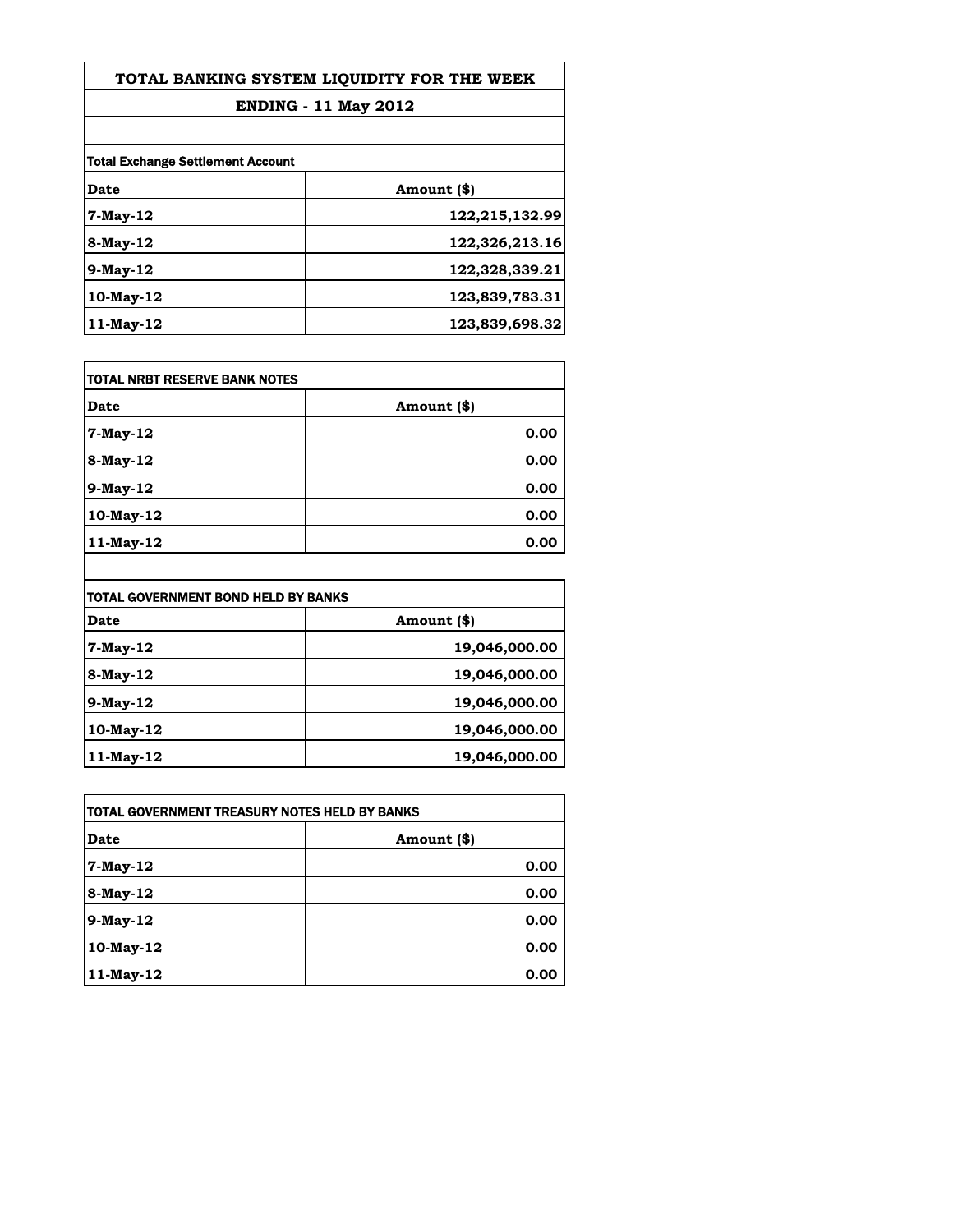#### **TOTAL BANKING SYSTEM LIQUIDITY FOR THE WEEK**

### **ENDING - 18 May 2012**

| <b>Total Exchange Settlement Account</b> |                   |
|------------------------------------------|-------------------|
|                                          |                   |
| 14-May-12                                | 123, 101, 587. 56 |
| 15-May-12                                | 123,462,293.78    |
| $16$ -May- $12$                          | 124,271,098.82    |
| 17-May-12                                | 125,540,929.15    |
| 18-May-12                                | 126, 135, 957. 25 |

**Prepared by:**

**Checked by:**

| <b>TOTAL NRBT RESERVE BANK NOTES</b> |             |
|--------------------------------------|-------------|
| Date                                 | Amount (\$) |
| 14-May-12                            | 0.00        |
| 15-May-12                            | 0.00        |
| 16-May-12                            | 0.00        |
| 17-May-12                            | 0.00        |
| 18-May-12                            | 0.00        |

| TOTAL GOVERNMENT BOND HELD BY BANKS |               |
|-------------------------------------|---------------|
| Date                                | Amount (\$)   |
| 14-May-12                           | 19,046,000.00 |
| 15-May-12                           | 19,046,000.00 |
| 16-May-12                           | 19,046,000.00 |
| 17-May-12                           | 19,046,000.00 |
| 18-May-12                           | 19,046,000.00 |

| TOTAL GOVERNMENT TREASURY NOTES HELD BY BANKS |             |
|-----------------------------------------------|-------------|
| Date                                          | Amount (\$) |
| 14-May-12                                     | 0.00        |
| 15-May-12                                     | 0.00        |
| 16-May-12                                     | 0.00        |
| 17-May-12                                     | 0.00        |
| 18-May-12                                     | 0.00        |

**Prepared by: Checked by: Verified by:**